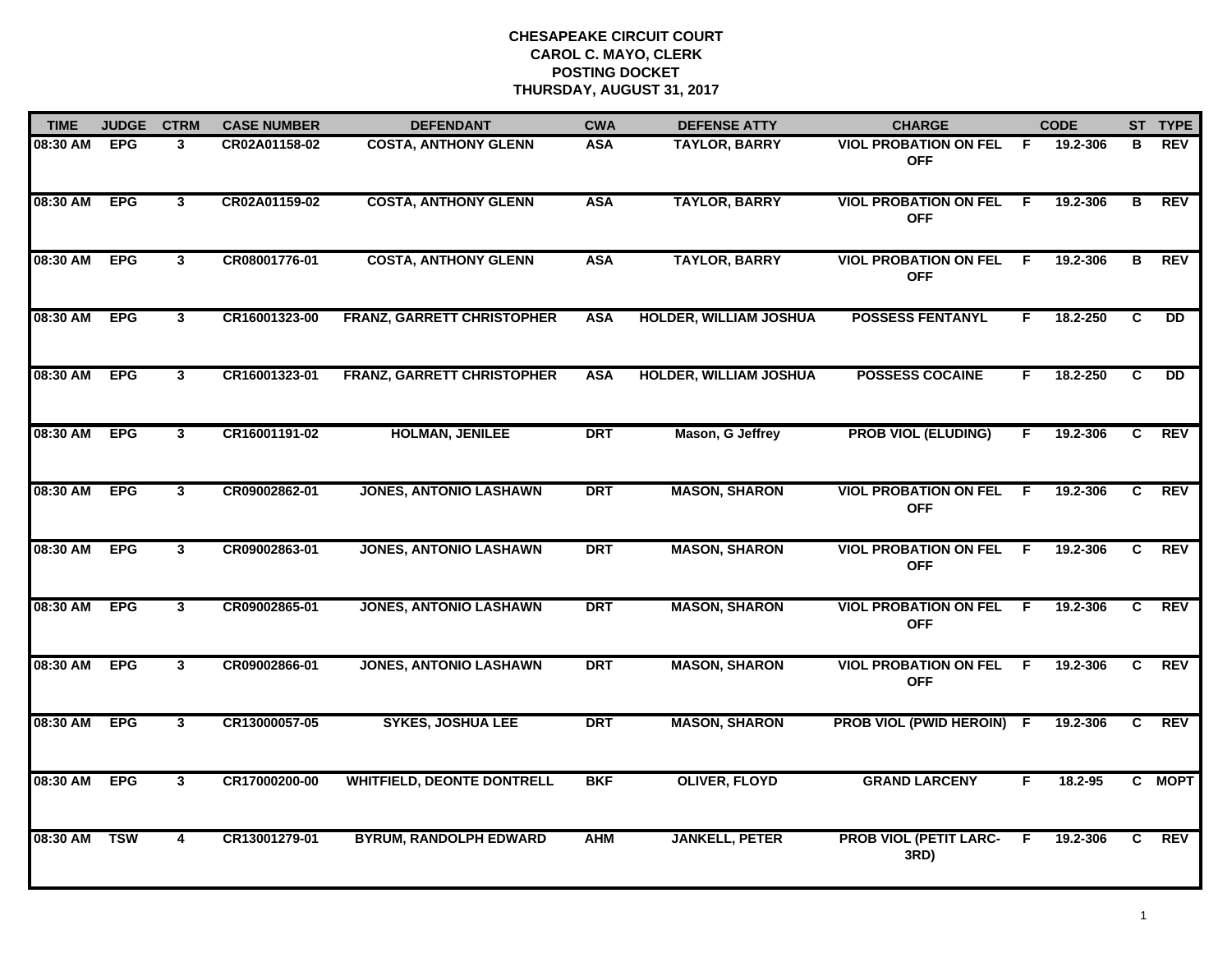| <b>TIME</b> | <b>JUDGE</b> | <b>CTRM</b>             | <b>CASE NUMBER</b> | <b>DEFENDANT</b>                  | <b>CWA</b> | <b>DEFENSE ATTY</b>      | <b>CHARGE</b>                                   |    | <b>CODE</b>   |    | ST TYPE     |
|-------------|--------------|-------------------------|--------------------|-----------------------------------|------------|--------------------------|-------------------------------------------------|----|---------------|----|-------------|
| 08:30 AM    | <b>TSW</b>   | 4                       | CR14000070-03      | <b>WHITEHEAD, CHRISTINA MARIE</b> | <b>AHM</b> | <b>CROOK, HEATHER B</b>  | PROB VIOL(FORGE PUBLIC F<br><b>RECORD)</b>      |    | 19.2-306      | C  | <b>REV</b>  |
| 08:30 AM    | <b>TSW</b>   | $\overline{\mathbf{4}}$ | CR14000070-04      | <b>WHITEHEAD, CHRISTINA MARIE</b> | <b>AHM</b> | <b>CROOK, HEATHER B</b>  | <b>PROB VIOL(HABIT</b><br>OFFENDER-2ND)         | F. | 19.2-306      | C. | <b>REV</b>  |
| 08:30 AM    | <b>TSW</b>   | 4                       | CR10000236-03      | <b>WILSON, KEESHA LATONYA</b>     | <b>AHM</b> | <b>BYRUM, ERICA</b>      | PROB VIOL(FAIL RTN: BAIL F<br>PROP)             |    | 19.2-306      | C  | <b>REV</b>  |
| 08:30 AM    | <b>TSW</b>   | 4                       | CR16001148-00      | <b>WILSON, KEESHA LATONYA</b>     | <b>AHM</b> | Ortiz, Kathleen A        | <b>POSSESS HEROIN</b>                           | F. | 18.2-250      |    | C SENR      |
| 08:30 AM    | <b>TSW</b>   | 4                       | CR16001148-01      | <b>WILSON, KEESHA LATONYA</b>     | <b>AHM</b> | <b>ORTIZ, KATHLEEN A</b> | FAIL TO APPEAR, FELONY F<br><b>OFFENSE</b>      |    | 19.2-128      |    | C SENR      |
| 08:30 AM    | <b>RDS</b>   | 6                       | CR16001992-00      | <b>BROOKS, MARLONYA SHAWNTA D</b> | <b>DJW</b> | Spencer, Jo Anne         | <b>ASSAULT: MALIC; VICTIM</b><br><b>INJURED</b> | -F | 18.2-51.2     |    | C SENT      |
| 08:30 AM    | <b>RDS</b>   | 6                       | CR16001992-01      | <b>BROOKS, MARLONYA SHAWNTA D</b> | <b>DJW</b> | Spencer, Jo Anne         | <b>USE FIREARM IN FELONY</b><br><b>1ST OFF</b>  | -F | $18.2 - 53.1$ | C  | <b>SENT</b> |
| 08:30 AM    | RDS          | 6                       | CR16001992-02      | <b>BROOKS, MARLONYA SHAWNTA D</b> | <b>DJW</b> | Spencer, Jo Anne         | <b>ROBBERY: STREET W/GUN F</b>                  |    | 18.2-58       |    | C SENT      |
| 08:30 AM    | <b>RDS</b>   | 6                       | CR16001992-03      | <b>BROOKS, MARLONYA SHAWNTA D</b> | <b>DJW</b> | Spencer, Jo Anne         | <b>USE FIREARM IN FELONY</b><br><b>1ST OFF</b>  | F. | 18.2-53.1     | C  | <b>SENT</b> |
| 08:30 AM    | <b>RDS</b>   | 6                       | CR16001992-04      | <b>BROOKS, MARLONYA SHAWNTA D</b> | <b>DJW</b> | Spencer, Jo Anne         | <b>ROBBERY: STREET W/GUN</b>                    | -F | $18.2 - 58$   |    | C SENT      |
| 08:30 AM    | <b>RDS</b>   | 6                       | CR12002096-02      | <b>LAMBERT, CASEY RAY</b>         | <b>KJB</b> | Wegman, Robert L.        | <b>PROB VIOL (DUI - 4TH</b><br><b>OFFENSE)</b>  | F. | 19.2-306      | C. | <b>REV</b>  |
| 08:30 AM    | <b>RDS</b>   | 6                       | CR07000524-01      | <b>NEWBY, FLOYD ZECHARIAN; JR</b> | <b>KJB</b> | <b>MORRIS, DIALLO K</b>  | <b>PROB VIOL (DAMAGE</b><br><b>PROPERTY)</b>    | F. | 19.2-306      | C. | <b>REV</b>  |
| 08:30 AM    | <b>RDS</b>   | 6                       | CR07000525-01      | <b>NEWBY, FLOYD ZECHARIAN; JR</b> | <b>KJB</b> | <b>MORRIS, DIALLO K</b>  | <b>PROB VIOL (GRAND</b><br><b>LARC:MOT VEH)</b> | F  | 19.2-306      | C. | <b>REV</b>  |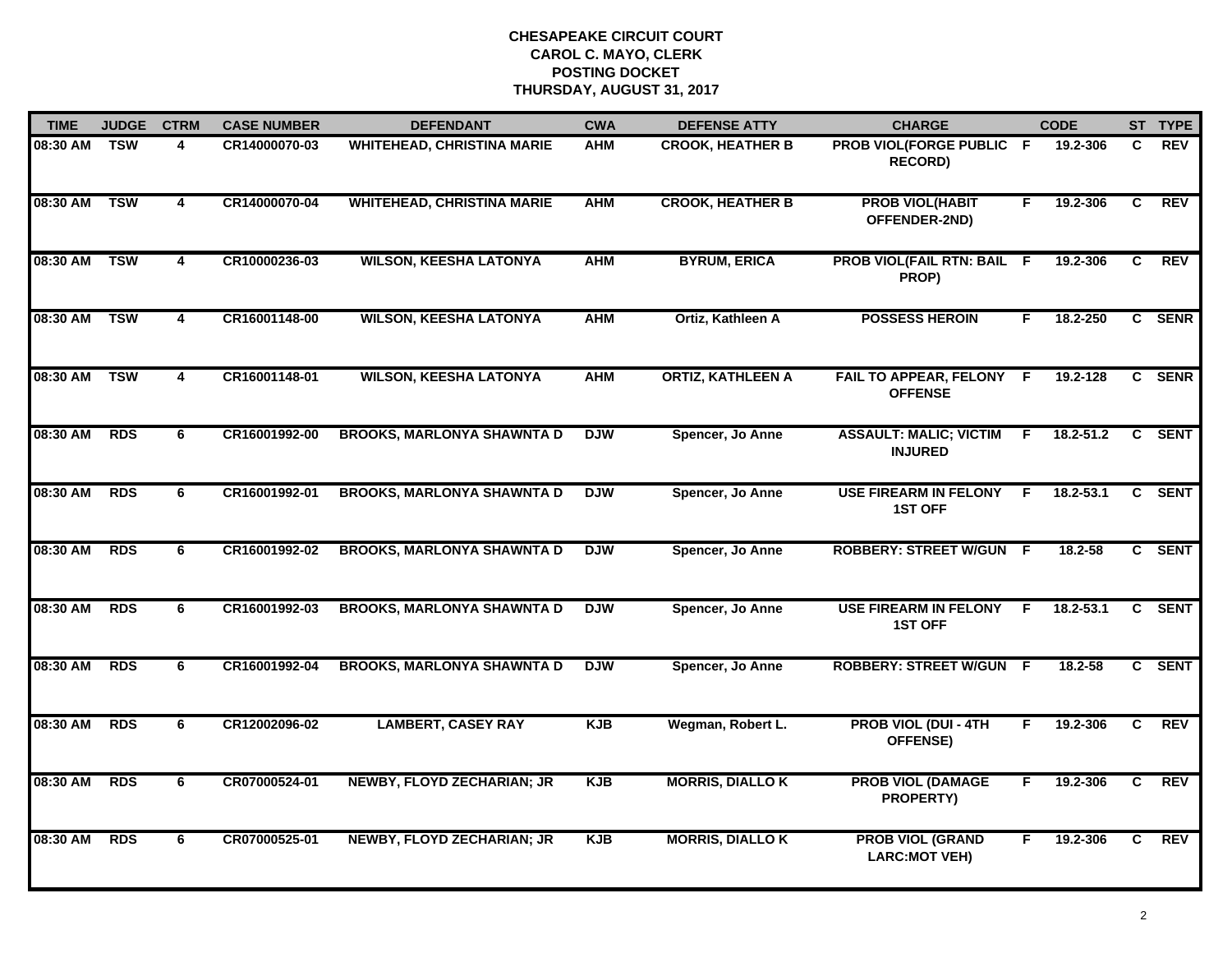| <b>TIME</b>   | <b>JUDGE</b> | <b>CTRM</b>     | <b>CASE NUMBER</b> | <b>DEFENDANT</b>               | <b>CWA</b> | <b>DEFENSE ATTY</b>        | <b>CHARGE</b>                                     |     | <b>CODE</b> |                | ST TYPE         |
|---------------|--------------|-----------------|--------------------|--------------------------------|------------|----------------------------|---------------------------------------------------|-----|-------------|----------------|-----------------|
| 08:30 AM      | <b>RDS</b>   | 6               | CR07A00526-01      | NEWBY, FLOYD ZECHARIAN; JR     | <b>KJB</b> | <b>MORRIS, DIALLO K</b>    | <b>PROB VIOL (DAMAGE</b><br><b>PROPERTY)</b>      | F.  | 19.2-306    | C.             | <b>REV</b>      |
| 09:00 AM MATA |              | $\overline{5}$  | CR10003281-06      | <b>BRABBLE, JEREMIAH ADAM</b>  | <b>AEP</b> | <b>STOKES, MARK</b>        | <b>VIOL PROBATION ON FEL</b><br><b>OFF</b>        | F   | 19.2-306    | B              | $\overline{DC}$ |
| 09:00 AM MATA |              | $\overline{5}$  | CR15001959-01      | <b>BRADY, ALISON MARIE</b>     | CLB        | <b>WENTWORTH, RACHEL E</b> | <b>POSSESS COCAINE</b>                            | F.  | 18.2-250    | в              | $\overline{DC}$ |
| 09:00 AM MATA |              | 5               | CR15001783-00      | <b>BROWN, TABATHA MARIE</b>    | CLB        | <b>ORTIZ, KATHLEEN A</b>   | <b>GRAND LARCENY</b>                              | F.  | 18.2-95     | В              | DC.             |
| 09:00 AM MATA |              | 5               | CR16000181-00      | <b>BROWN, TABATHA MARIE</b>    | <b>CLB</b> | <b>HOLDER, WM JOSHUA</b>   | <b>POSSESS HEROIN</b>                             | F.  | 18.2-250    | B              | DC.             |
| 09:00 AM MATA |              | $\overline{5}$  | CR16002023-00      | <b>BROWN, WHITNEY LEIGH</b>    | <b>BKF</b> | Laine, Herbert             | <b>OBTAIN MONEY/FALSE</b><br><b>PRET 3RD</b>      | F.  | 18.2-178    | C              | DC              |
| 09:00 AM MATA |              | 5               | CR16002023-01      | <b>BROWN, WHITNEY LEIGH</b>    | <b>BKF</b> | <b>LAINE, HERBERT</b>      | <b>GRAND LARCENY</b>                              | F   | $18.2 - 95$ | C              | $\overline{DC}$ |
| 09:00 AM      | <b>MATA</b>  | $\overline{5}$  | CR16002023-02      | <b>BROWN, WHITNEY LEIGH</b>    | <b>BKF</b> | <b>LAINE, HERBERT</b>      | <b>OBTAIN MONEY/FALSE</b><br><b>PRET 3RD</b>      | F   | 18.2-178    | $\overline{c}$ | DC              |
| 09:00 AM MATA |              | 5               | CR17000193-00      | <b>BROWN, WHITNEY LEIGH</b>    | <b>BKF</b> | Laine, Herbert             | <b>OBTAIN MONEY BY FALSE F</b><br><b>PRETENSE</b> |     | 18.2-178    | C              | DC.             |
| 09:00 AM MATA |              | 5               | CR17000193-01      | <b>BROWN, WHITNEY LEIGH</b>    | <b>BKF</b> | Laine, Herbert             | <b>OBTAIN MONEY/FALSE</b><br><b>PRET-CONSP</b>    | F.  | 18.2-178    | C              | DC.             |
| 09:00 AM MATA |              | 5               | CR11001194-06      | <b>COLTRAIN, JUSTIN ANDREW</b> | CLB        | <b>PASS, STEPHANIE P</b>   | <b>VIOL PROBATION ON FEL</b><br><b>OFF</b>        | -F  | 19.2-306    | В              | $\overline{DC}$ |
| 09:00 AM MATA |              | $5\overline{ }$ | CR12002866-07      | <b>COLTRAIN, JUSTIN ANDREW</b> | CLB        | <b>PASS, STEPHANIE P</b>   | <b>VIOL PROBATION ON FEL</b><br><b>OFF</b>        | - F | 19.2-306    | В              | $\overline{DC}$ |
| 09:00 AM MATA |              | 5               | CR16000019-00      | <b>COLTRAIN, JUSTIN ANDREW</b> | CLB        | <b>PASS, STEPHANIE P</b>   | <b>GRAND LARCENY</b>                              | F.  | 18.2-95     | В              | DC              |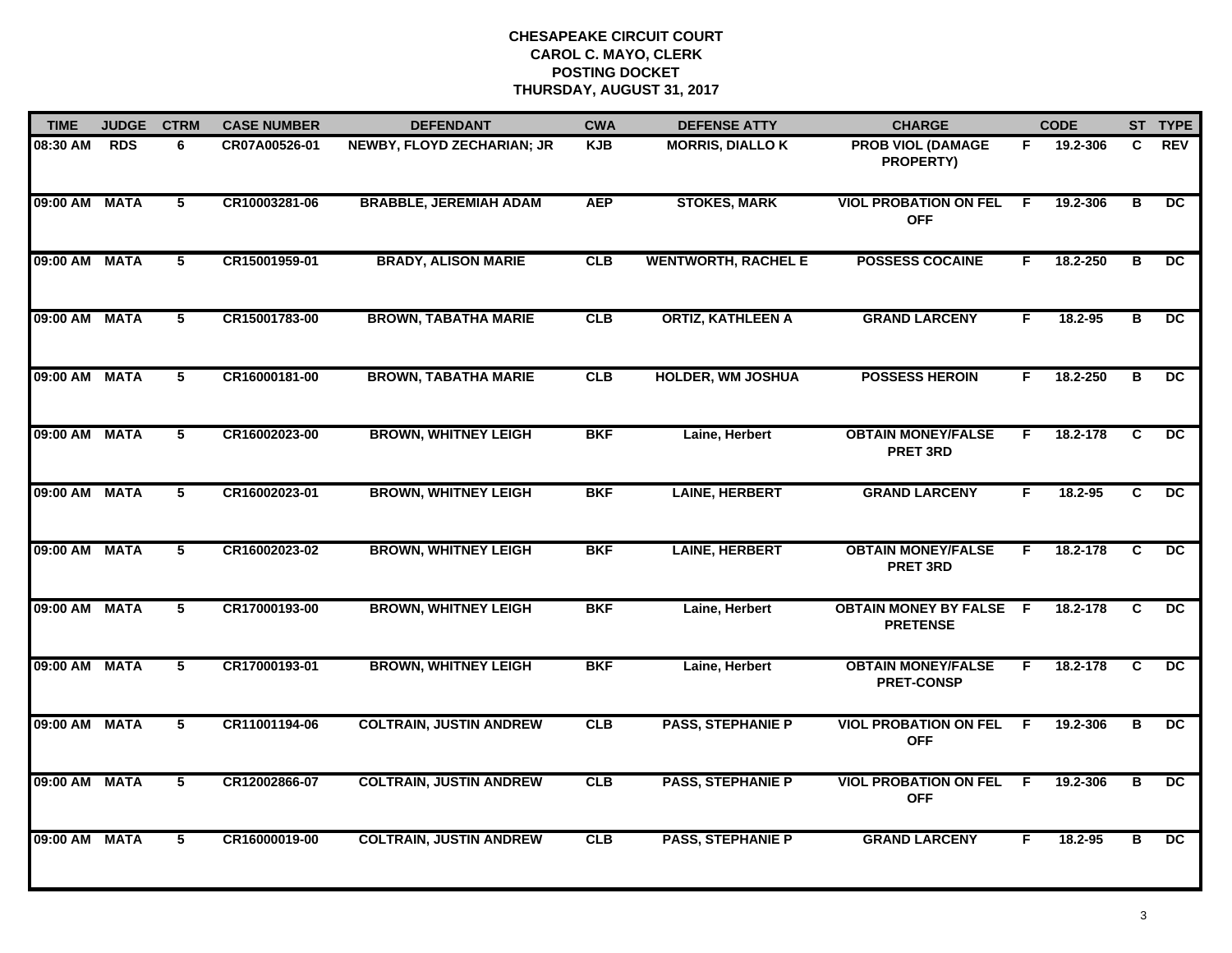| <b>TIME</b>   | <b>JUDGE</b> | <b>CTRM</b>    | <b>CASE NUMBER</b> | <b>DEFENDANT</b>                | <b>CWA</b>     | <b>DEFENSE ATTY</b>       | <b>CHARGE</b>                                        |                | <b>CODE</b> |                         | ST TYPE         |
|---------------|--------------|----------------|--------------------|---------------------------------|----------------|---------------------------|------------------------------------------------------|----------------|-------------|-------------------------|-----------------|
| 09:00 AM MATA |              | 5              | CR11001356-02      | <b>CUETO, GINGER MARIE</b>      | <b>CLB</b>     | <b>BLACK, HUGH E; III</b> | <b>VIOL PROBATION ON FEL</b><br><b>OFF</b>           | -F.            | 19.2-306    | C                       | DC.             |
| 09:00 AM MATA |              | 5              | CR11001759-02      | <b>CUETO, GINGER MARIE</b>      | <b>CLB</b>     | <b>BLACK, HUGH E; III</b> | <b>VIOL PROBATION ON FEL</b><br><b>OFF</b>           | - F            | 19.2-306    | C                       | DC.             |
| 09:00 AM MATA |              | 5              | CR15002059-01      | <b>DEVENPORT, MICHAEL SHANE</b> | <b>DAM</b>     | <b>MORRIS, DIALLO</b>     | <b>VIOL PROBATION ON FEL</b><br><b>OFF</b>           | F.             | 19.2-306    | C                       | DC.             |
| 09:00 AM      | MATA         | 5              | CR16000003-01      | <b>DEVENPORT, MICHAEL SHANE</b> | <b>DAM</b>     | <b>MORRIS, DIALLO</b>     | <b>VIOL PROBATION ON FEL</b><br><b>OFF</b>           | -F.            | 19.2-306    | C                       | DC.             |
| 09:00 AM MATA |              | 5              | CR17000114-00      | <b>DEVENPORT, MICHAEL SHANE</b> | <b>DAM</b>     | Martin, Terence P.        | <b>GRAND LARCENY: &gt;=\$200</b><br><b>NOT PERSN</b> | E              | 18.2-95     | C.                      | DC.             |
| 09:00 AM MATA |              | 5              | CR13001747-06      | <b>EVANS, MARK CHRISTOPHER</b>  | CLB            | <b>SHILLING, ANDREW</b>   | <b>VIOL PROBATION ON FEL</b><br><b>OFF</b>           | -F.            | 19.2-306    | C.                      | $\overline{DC}$ |
| 09:00 AM MATA |              | $\overline{5}$ | CR14002479-00      | <b>EVANS, MARK CHRISTOPHER</b>  | CLB            | <b>WENTWORTH, RACHEL</b>  | <b>GRAND LARCENY</b>                                 | F.             | 18.2-95     | $\overline{\mathbf{c}}$ | $\overline{DC}$ |
| 09:00 AM MATA |              | 5              | CR11002789-08      | <b>GALVIN, MORGAN RAE</b>       | <b>MIF</b>     | <b>OXENHAM, CARA</b>      | <b>VIOL PROBATION ON FEL</b><br><b>OFF</b>           | F.             | 19.2-306    | В                       | $\overline{DC}$ |
| 09:00 AM MATA |              | 5              | CR11002789-09      | <b>GALVIN, MORGAN RAE</b>       | <b>MIF</b>     | <b>OXENHAM, CARA</b>      | <b>VIOL PROBATION ON FEL</b><br><b>OFF</b>           | - F            | 19.2-306    | В                       | DC              |
| 09:00 AM MATA |              | 5              | CR11002789-10      | <b>GALVIN, MORGAN RAE</b>       | <b>MIF</b>     | <b>OXENHAM, CARA</b>      | <b>VIOL PROBATION ON FEL</b><br><b>OFF</b>           | -F             | 19.2-306    | B                       | <b>DC</b>       |
| 09:00 AM MATA |              | 5              | CR15000400-02      | <b>GALVIN, MORGAN RAE</b>       | <b>MIF</b>     | <b>OXENHAM, CARA</b>      | <b>VIOL PROBATION ON FEL</b><br><b>OFF</b>           | F.             | 19.2-306    | в                       | $\overline{DC}$ |
| 09:00 AM MATA |              | 5              | CR13002311-03      | <b>GRANT, JAMES ARNOLD; JR</b>  | S <sub>N</sub> | <b>SWEENEY, B COLIN</b>   | <b>VIOL PROBATION ON FEL</b><br><b>OFF</b>           | $\overline{F}$ | 19.2-306    | $\overline{c}$          | $\overline{DC}$ |
| 09:00 AM MATA |              | 5              | CR14000600-01      | <b>GRANT, JAMES ARNOLD; JR</b>  | <b>SNS</b>     | <b>MELTON, JAMES</b>      | <b>VIOL PROBATION ON FEL</b><br><b>OFF</b>           | F.             | 19.2-306    | C.                      | $\overline{DC}$ |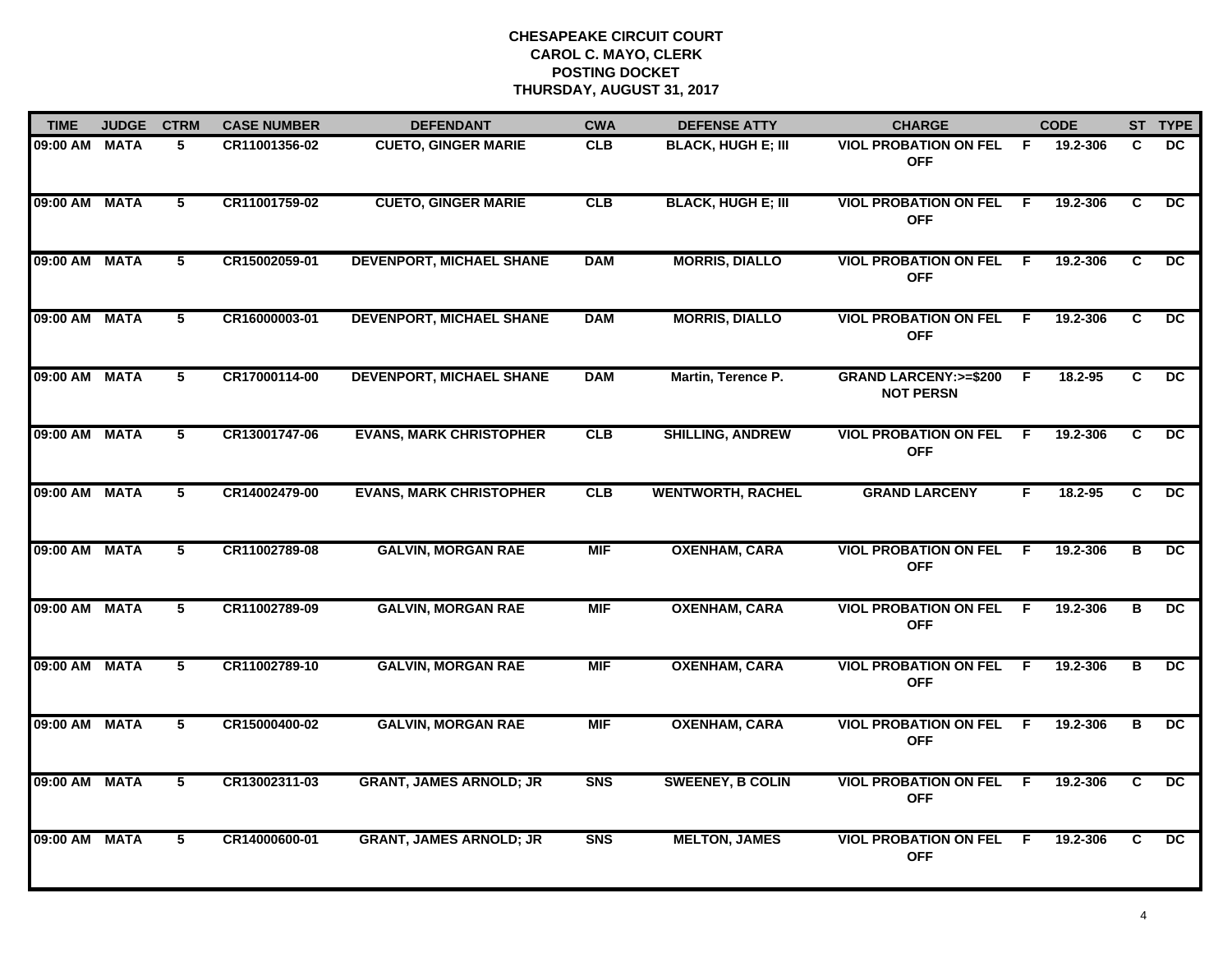| <b>TIME</b>   | <b>JUDGE</b> | <b>CTRM</b>    | <b>CASE NUMBER</b> | <b>DEFENDANT</b>                | <b>CWA</b> | <b>DEFENSE ATTY</b>             | <b>CHARGE</b>                              |                | <b>CODE</b> |                         | ST TYPE         |
|---------------|--------------|----------------|--------------------|---------------------------------|------------|---------------------------------|--------------------------------------------|----------------|-------------|-------------------------|-----------------|
| 09:00 AM MATA |              | 5.             | CR15000379-00      | <b>GRZYWINSKI, AMY MARIE</b>    | <b>CLB</b> | <b>JONES, M COLSTON</b>         | <b>GRAND LARCENY</b>                       | F.             | 18.2-95     | в                       | DC.             |
| 09:00 AM MATA |              | 5              | CR15000379-01      | <b>GRZYWINSKI, AMY MARIE</b>    | CLB        | <b>JONES, M COLSTON</b>         | <b>CONCEALMENT</b>                         | F.             | 18.2-103    | в                       | $\overline{DC}$ |
| 09:00 AM MATA |              | 5              | CR14001421-01      | <b>HOLT, JAMES BRANDON</b>      | <b>KAM</b> | <b>SPENCER, JO ANNE</b>         | <b>VIOL PROBATION ON FEL</b><br><b>OFF</b> | -F             | 19.2-306    | C                       | $\overline{DC}$ |
| 09:00 AM MATA |              | 5              | CR12002168-02      | <b>JONES, GARNETT DONTE</b>     | <b>CLB</b> | <b>HARMON, HARRY DENNIS; JR</b> | <b>VIOL PROBATION ON FEL</b><br><b>OFF</b> | - F            | 19.2-306    | в                       | DC.             |
| 09:00 AM MATA |              | 5              | CR16000837-00      | <b>JORDAN, JASMINE MARIE</b>    | <b>AEP</b> | <b>SOSA, KAREN M</b>            | PETIT LARCENY: 3RD + OFF F                 |                | 18.2-96     | в                       | DC.             |
| 09:00 AM MATA |              | 5              | CR10000091-03      | <b>KLEMSTINE, NATHAN ROBERT</b> | <b>BKF</b> | <b>SPENCER, JOANNE</b>          | <b>VIOL PROBATION ON FEL</b><br><b>OFF</b> | F.             | 19.2-306    | В                       | DC.             |
| 09:00 AM MATA |              | $\overline{5}$ | CR15001732-00      | <b>KLEMSTINE, NATHAN ROBERT</b> | <b>BKF</b> | <b>SPENCER, JO ANNE</b>         | <b>ELUDE</b>                               | F              | 46.2-817B   | $\overline{\mathbf{B}}$ | $\overline{DC}$ |
| 09:00 AM MATA |              | 5              | CR14002402-01      | <b>LATIMER, RYAN ADAM</b>       | <b>WHC</b> | <b>PASS, STEPHANIE P</b>        | <b>VIOL PROBATION ON FEL</b><br><b>OFF</b> | F              | 19.2-306    | В                       | $\overline{DC}$ |
| 09:00 AM MATA |              | 5              | CR15000755-04      | <b>LATIMER, RYAN ADAM</b>       | <b>MLK</b> | <b>PASS, STEPHANIE P</b>        | <b>VIOL PROBATION ON FEL</b><br><b>OFF</b> | -F             | 19.2-306    | В                       | <b>DC</b>       |
| 09:00 AM MATA |              | 5              | CR15000755-05      | <b>LATIMER, RYAN ADAM</b>       | <b>MLK</b> | <b>PASS, STEPHANIE P</b>        | <b>VIOL PROBATION ON FEL</b><br><b>OFF</b> | -F             | 19.2-306    | в                       | $\overline{DC}$ |
| 09:00 AM MATA |              | 5              | CR14000450-01      | <b>LEWIS, TIFFANY COLLEEN</b>   | CLB        | Wegman, Robert L.               | <b>VIOL PROBATION ON FEL</b><br><b>OFF</b> | F.             | 19.2-306    | В                       | DC.             |
| 09:00 AM MATA |              | $5^{-}$        | CR14001510-03      | <b>LEWIS, TIFFANY COLLEEN</b>   | CLB        | Wegman, Robert L.               | <b>VIOL PROBATION ON FEL</b><br><b>OFF</b> | $\overline{F}$ | 19.2-306    | $\overline{\mathbf{B}}$ | $\overline{DC}$ |
| 09:00 AM MATA |              | 5              | CR14001745-01      | <b>LEWIS, TIFFANY COLLEEN</b>   | CLB        | Wegman, Robert L.               | <b>VIOL PROBATION ON FEL</b><br><b>OFF</b> | F.             | 19.2-306    | в                       | $\overline{DC}$ |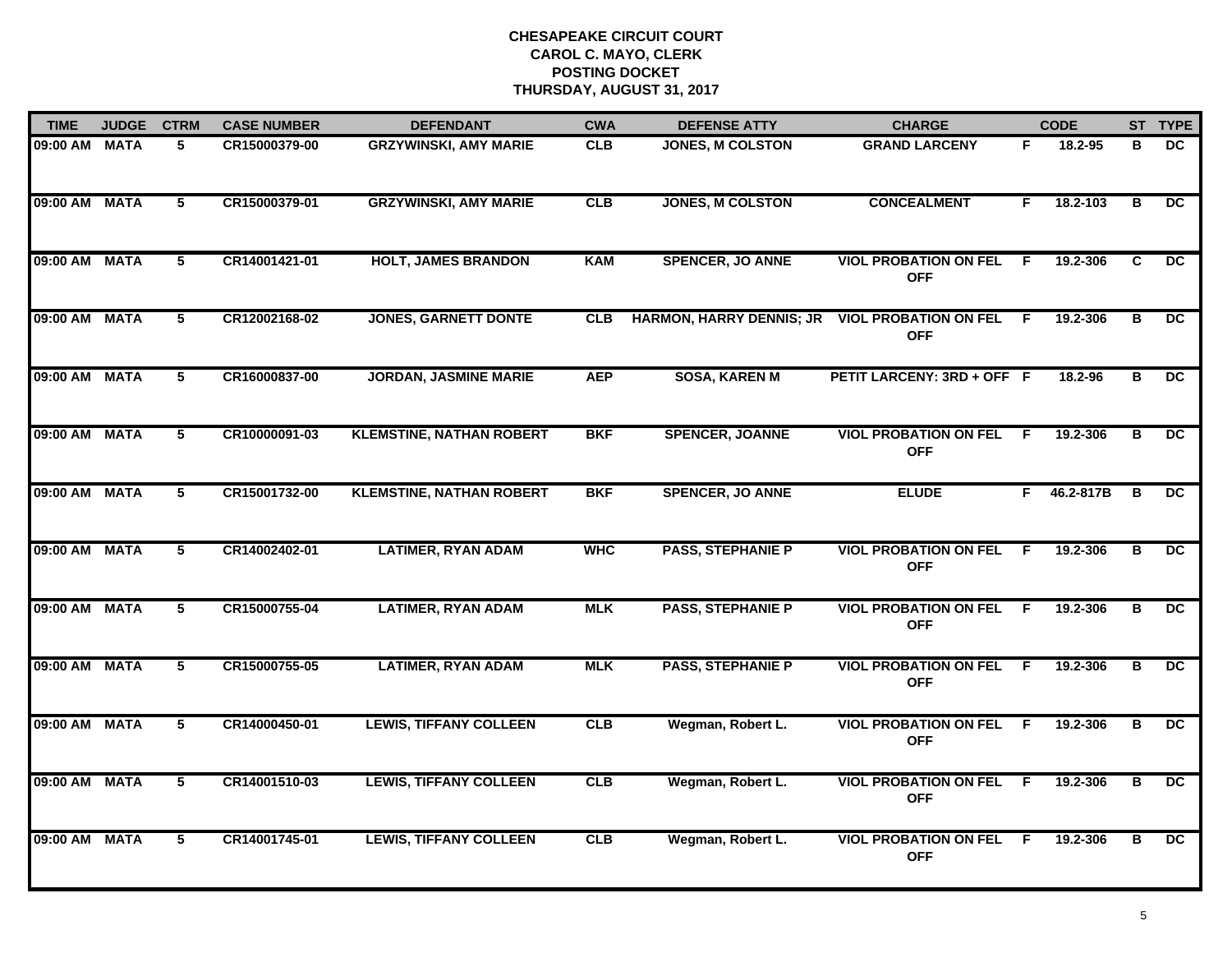| <b>TIME</b>   | <b>JUDGE</b> | <b>CTRM</b> | <b>CASE NUMBER</b> | <b>DEFENDANT</b>                 | <b>CWA</b> | <b>DEFENSE ATTY</b>       | <b>CHARGE</b>                                   |     | <b>CODE</b> |    | ST TYPE         |
|---------------|--------------|-------------|--------------------|----------------------------------|------------|---------------------------|-------------------------------------------------|-----|-------------|----|-----------------|
| 09:00 AM MATA |              | 5.          | CR12000986-03      | <b>LYNCH, PATRICK CODY</b>       | AWW        | <b>WEGMAN, ROBERT L</b>   | <b>VIOL PROBATION ON FEL</b><br><b>OFF</b>      | -F  | 19.2-306    | в  | DC.             |
| 09:00 AM MATA |              | 5           | CR16001531-00      | <b>LYNCH, PATRICK CODY</b>       | <b>AWW</b> | <b>MESSMAN, MYKELL L</b>  | <b>POSSESS HEROIN</b>                           | F.  | 18.2-250    | в  | $\overline{DC}$ |
| 09:00 AM MATA |              | 5           | CR14001792-03      | <b>MARSHALL, TIFFANY LAVERNE</b> | <b>BKF</b> | <b>GIVANDO, STEPHEN</b>   | <b>PROB VIOL (PETIT LARC-</b><br>3RD OFF)       | F   | 19.2-306    | C  | <b>REV</b>      |
| 09:00 AM MATA |              | 5           | CR14001792-04      | <b>MARSHALL, TIFFANY LAVERNE</b> | <b>BKF</b> | <b>GIVANDO, STEPHEN</b>   | <b>PROB VIOL (OBT</b><br><b>MON/FALSE PRET)</b> | F.  | 19.2-306    | C  | <b>REV</b>      |
| 09:00 AM MATA |              | 5           | CR15000491-01      | <b>MARSHALL, TIFFANY LAVERNE</b> | <b>BKF</b> | <b>GIVANDO, STEPHEN</b>   | PROB VIOL(LARC W/ INT TO F<br>SELL)             |     | 19.2-306    | C. | <b>REV</b>      |
| 09:00 AM MATA |              | 5           | CR11003019-01      | <b>MOYLER, KEITH LAVON</b>       | CLB        | <b>PASS, STEPHANIE P</b>  | <b>VIOL PROBATION ON FEL</b><br><b>OFF</b>      | -F. | 19.2-306    | в  | $\overline{DC}$ |
| 09:00 AM MATA |              | 5           | CR16000451-00      | <b>PARKER, GINGER BUSICK</b>     | <b>CLB</b> | <b>BARLOW, JASON</b>      | PETTIT LARCENY 3RD+ OFF F                       |     | 18.2-104    | C  | $\overline{DC}$ |
| 09:00 AM MATA |              | 5           | CR17001129-01      | <b>TEW, CYNTHIA RAE</b>          | <b>AJS</b> | <b>SACKS, ANDREW</b>      | <b>PETIT LARCENY</b>                            | М   | 18.2-96     | B  | DC              |
| 09:00 AM MATA |              | 5           | CR17001129-02      | <b>TEW, CYNTHIA RAE</b>          | <b>AJS</b> | <b>SACKS, ANDREW</b>      | <b>POSSESS FENTANYL</b>                         | F   | 18.2-250    | C  | DC.             |
| 09:00 AM MATA |              | 5           | CR14000014-03      | <b>WHITE, CAROL JEAN</b>         | CLB        | <b>BLACK, HUGH E; III</b> | <b>VIOL PROBATION ON FEL</b><br><b>OFF</b>      | E   | 19.2-306    | C  | DC              |
| 09:00 AM MATA |              | 5           | CR13001353-03      | <b>WILLIAMS, EMMA LOUISE</b>     | <b>BKF</b> | Mason, G. Jeffrey         | <b>VIOL PROBATION ON FEL</b><br><b>OFF</b>      | -F. | 19.2-306    | в  | DC.             |
| 09:00 AM MATA |              | 5           | CR13001353-04      | <b>WILLIAMS, EMMA LOUISE</b>     | <b>BKF</b> | Mason, G. Jeffrey         | VIOL GOOD BEHAV ON MISD M<br><b>OFF</b>         |     | 19.2-306    | в  | $\overline{DC}$ |
| 09:00 AM MATA |              | 5           | CR08002746-01      | <b>WILSON, NATASHA JAMECA</b>    | <b>SNS</b> | <b>BYRUM, ROBERT G</b>    | <b>VIOL PROBATION ON FEL</b><br><b>OFF</b>      | E   | 19.2-306    | C  | DC.             |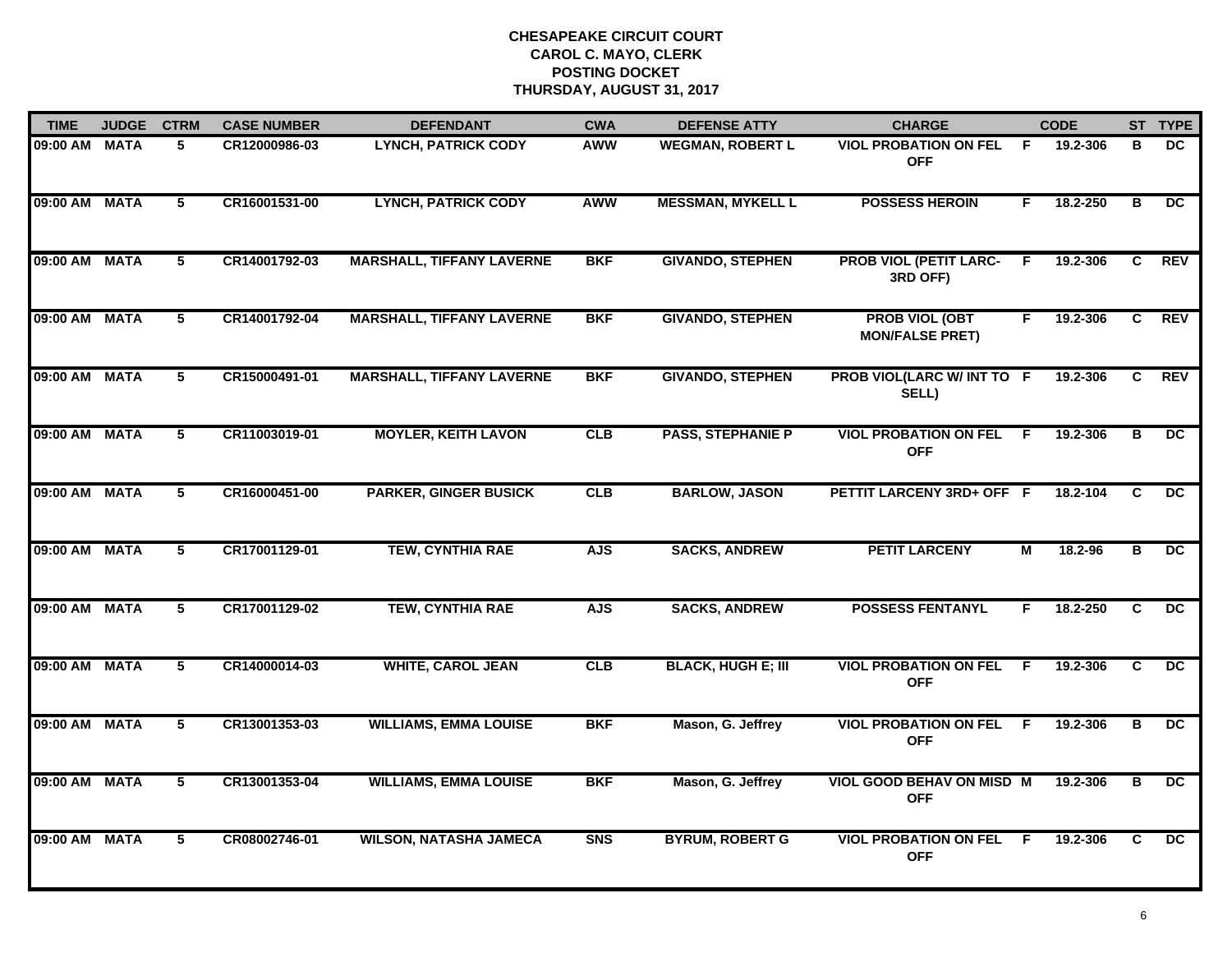| <b>TIME</b>   | <b>JUDGE</b> | <b>CTRM</b>    | <b>CASE NUMBER</b> | <b>DEFENDANT</b>                 | <b>CWA</b> | <b>DEFENSE ATTY</b>        | <b>CHARGE</b>                                   |              | <b>CODE</b>    |                | ST TYPE     |
|---------------|--------------|----------------|--------------------|----------------------------------|------------|----------------------------|-------------------------------------------------|--------------|----------------|----------------|-------------|
| 09:30 AM MATA |              | $\mathbf{2}$   | CR05003468-01      | <b>COWAN, DARRELL ANTHONY</b>    |            |                            | <b>PROB VIOL (GRAND</b><br><b>LARCENY)</b>      | F.           | 19.2-306       | $\mathbf{c}$   | <b>ADAT</b> |
| 09:30 AM MATA |              | $\overline{2}$ | CR15001818-01      | <b>HARRIS, DESHAWN SEIQUAN</b>   |            |                            | <b>VIOL PROBATION ON FEL</b><br><b>OFF</b>      | F.           | 19.2-306       |                | C ADAT      |
| 09:30 AM MATA |              | $\overline{2}$ | CR16000057-04      | <b>HINTON, JAMAL DARNELL</b>     |            |                            | <b>PROB VIOL(CONV</b><br><b>FELN:POSS AMMO)</b> | F.           | 19.2-306       |                | C ADAT      |
| 10:00 AM      | <b>EPG</b>   | $\mathbf{3}$   | CR17001671-00      | <b>BROWN, CHIRON SHEA</b>        | <b>DAM</b> | Black, Hugh E.; III        | <b>BOND APPEAL</b>                              | $\mathbf{o}$ | 19.2-124       |                | C BOND      |
| 10:00 AM      | <b>EPG</b>   | $\mathbf{3}$   | CR17001705-00      | <b>CLARK, CEDRICK MARKEE</b>     | <b>KJB</b> | Spencer, Jo Anne           | <b>BOND APPEAL</b>                              | $\mathbf{o}$ | 19.2-124       |                | C BOND      |
| 10:00 AM      | <b>EPG</b>   | $\mathbf{3}$   | CR14002568-00      | <b>JEFFERY, ANDRE LOZAR</b>      | <b>DAM</b> | <b>ORTIZ, KATHLEEN</b>     | SUSP O/L-3RD                                    |              | M B.46.2-301 C |                | <b>ROL</b>  |
| 10:00 AM      | <b>EPG</b>   | $\overline{3}$ | CR17001695-00      | <b>JOHNSON, LEONDRAE</b>         | <b>ASA</b> | Levin, John D.             | <b>BOND APPEAL</b>                              | $\mathbf{o}$ | 19.2-124       |                | C BOND      |
| 10:00 AM      | <b>EPG</b>   | $\mathbf{3}$   | CR14001046-00      | <b>JONES, DERRICK ANTOINE</b>    | <b>DAM</b> | <b>STOKES, MARK</b>        | <b>POSSESS OXYCODONE</b>                        | F            | 18.2-250       | C.             | <b>ROL</b>  |
| 10:00 AM      | <b>EPG</b>   | $\mathbf{3}$   | CR17000992-00      | <b>MARTIN, RONALD REINALDO</b>   | <b>ASA</b> | <b>CRAWFORD, TIFFANY</b>   | <b>POSSESS COCAINE</b>                          | F.           | 18.2-250       | C.             | <b>TRYL</b> |
| 10:00 AM      | <b>EPG</b>   | $\mathbf{3}$   | CR17000992-00      | <b>MARTIN, RONALD REINALDO</b>   | <b>ASA</b> | <b>CRAWFORD, TIFFANY</b>   | <b>POSSESS COCAINE</b>                          | F.           | 18.2-250       | C.             | <b>MOT</b>  |
| 10:00 AM      | <b>EPG</b>   | $\mathbf{3}$   | CR17000992-01      | <b>MARTIN, RONALD REINALDO</b>   | <b>ASA</b> | <b>CRAWFORD, TIFFANY</b>   | <b>PWID HEROIN</b>                              | F.           | 18.2-248       |                | C TRYL      |
| 10:00 AM      | <b>EPG</b>   | $\overline{3}$ | CR17000992-01      | <b>MARTIN, RONALD REINALDO</b>   | <b>ASA</b> | <b>CRAWFORD, TIFFANY</b>   | <b>PWID HEROIN</b>                              | F            | 18.2-248       | $\overline{c}$ | <b>MOT</b>  |
| 10:00 AM      | <b>EPG</b>   | $\mathbf{3}$   | CR17000798-00      | <b>THOMPSON, MARLON TRAMAINE</b> | <b>ASA</b> | <b>WENTWORTH, RACHEL E</b> | <b>CARRY CONCEALED</b><br><b>WEAPON 2 OFF</b>   | F.           | 18.2-308       |                | C TRYL      |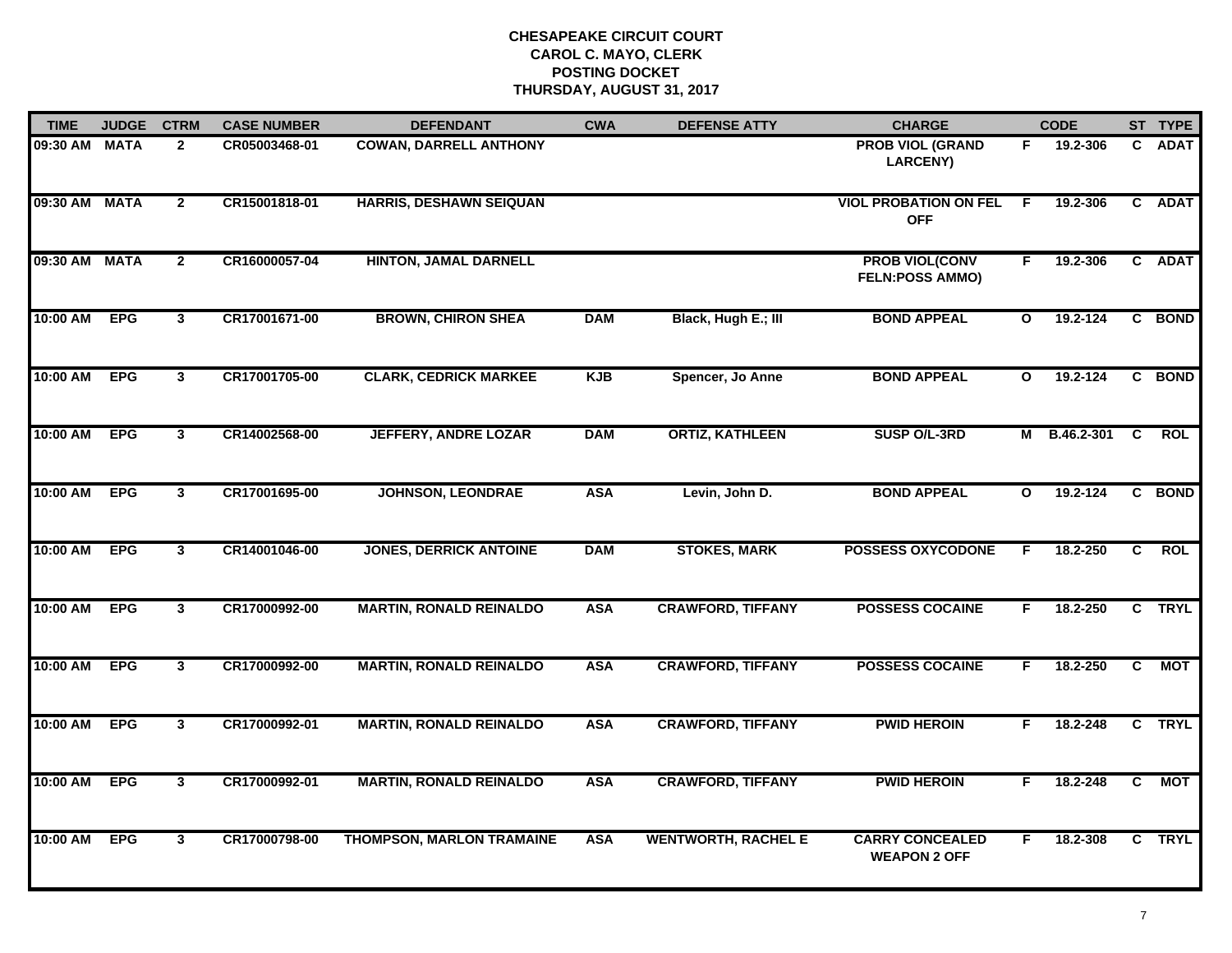| <b>TIME</b> | <b>JUDGE</b> | <b>CTRM</b> | <b>CASE NUMBER</b> | <b>DEFENDANT</b>                 | <b>CWA</b> | <b>DEFENSE ATTY</b>           | <b>CHARGE</b>                                     |     | <b>CODE</b>    |                | ST TYPE       |
|-------------|--------------|-------------|--------------------|----------------------------------|------------|-------------------------------|---------------------------------------------------|-----|----------------|----------------|---------------|
| 10:00 AM    | <b>EPG</b>   | 3           | CR17000798-01      | <b>THOMPSON, MARLON TRAMAINE</b> | <b>ASA</b> | <b>WENTWORTH, RACHEL E</b>    | <b>REC STOLEN CONCEAL</b><br><b>FIRARM</b>        |     | F 18.2-108.1   | C.             | <b>TRYL</b>   |
| 10:00 AM    | <b>RDS</b>   | 6           | CR14000802-00      | <b>BOOKER, RONALD KEITH</b>      | <b>MAP</b> | SWIFT-SHERARD, Sanita A.      | <b>VIOL PROBATION ON FEL</b><br><b>OFF</b>        | -F  | 19.2-306       | C              | <b>BOND</b>   |
| 10:00 AM    | <b>RDS</b>   | 6           | CR17000600-00      | <b>DUNSTON, ROBERT LEE; JR</b>   | <b>PLS</b> | <b>FORSTIE, AARON</b>         | <b>GRAND LARCENY; MOTOR F</b><br><b>VEHICLE</b>   |     | 18.2-95        |                | <b>B</b> PLEA |
| 10:00 AM    | <b>RDS</b>   | 6           | CR17000751-00      | <b>FLOWERS, MARQUIS REGINALD</b> | <b>BKF</b> | <b>HOLDER, WILLIAM JOSHUA</b> | <b>ID THEFT</b>                                   |     | $F$ 18.2-186.3 |                | <b>B</b> TRYL |
| 10:00 AM    | <b>RDS</b>   | 6           | CR17000751-01      | <b>FLOWERS, MARQUIS REGINALD</b> | <b>BKF</b> | <b>HOLDER, WILLIAM JOSHUA</b> | <b>FORGE CHECK</b>                                | F.  | 18.2-172       |                | <b>B</b> TRYL |
| 10:00 AM    | <b>RDS</b>   | 6           | CR17000751-02      | <b>FLOWERS, MARQUIS REGINALD</b> | <b>BKF</b> | <b>HOLDER, WILLIAM JOSHUA</b> | <b>UTTER FORGED CHECK</b>                         | F   | 18.2-172       |                | <b>B</b> TRYL |
| 10:00 AM    | <b>RDS</b>   | 6           | CR17000751-03      | <b>FLOWERS, MARQUIS REGINALD</b> | <b>BKF</b> | <b>HOLDER, WILLIAM JOSHUA</b> | <b>OBTAIN MONEY BY FALSE F</b><br><b>PRETENSE</b> |     | 18.2-178       |                | <b>B</b> TRYL |
| 10:00 AM    | <b>RDS</b>   | 6           | CR17000751-04      | <b>FLOWERS, MARQUIS REGINALD</b> | <b>BKF</b> | <b>HOLDER, WILLIAM JOSHUA</b> | <b>COMPUTER FRAUD</b>                             | F.  | 18.2-152.3     | $\overline{B}$ | <b>TRYL</b>   |
| 10:00 AM    | <b>RDS</b>   | 6           | CR17000453-00      | <b>HAMLETTE, WILLIAM RODNEY</b>  | <b>WHC</b> | Moyer, David H.               | <b>ID THEFT</b>                                   | F.  | 18.2-186.3     | B.             | <b>PLEA</b>   |
| 10:00 AM    | <b>RDS</b>   | 6           | CR17000453-01      | <b>HAMLETTE, WILLIAM RODNEY</b>  | <b>WHC</b> | Moyer, David H.               | <b>OBTAIN MONEY BY FALSE F</b><br><b>PRETENSE</b> |     | 18.2-178       | B              | <b>PLEA</b>   |
| 10:00 AM    | <b>RDS</b>   | 6           | CR07001700-01      | <b>HARRIS, CHARLES LARUE</b>     | <b>MAP</b> | SWIFT-SHERARD, Sanita A.      | <b>VIOL PROBATION ON FEL</b><br><b>OFF</b>        | - F | 19.2-306       |                | C BOND        |
| 10:00 AM    | <b>RDS</b>   | 6           | CR17001406-00      | <b>HUNTER, THOMAS LEWIS</b>      | <b>AHM</b> | <b>BOSLEY, CORIE</b>          | <b>ELUDING</b>                                    | F.  | 46.2-817B C    |                | <b>TRYL</b>   |
| 10:00 AM    | <b>RDS</b>   | 6           | CR01A03819-05      | <b>HYMAN, UNDRA LUQUEIN</b>      | <b>MAP</b> | SWIFT-SHERARD, Sanita A.      | PROB VIOL(AGGR SEXUAL F<br><b>BATTERY)</b>        |     | 19.2-306       |                | C BOND        |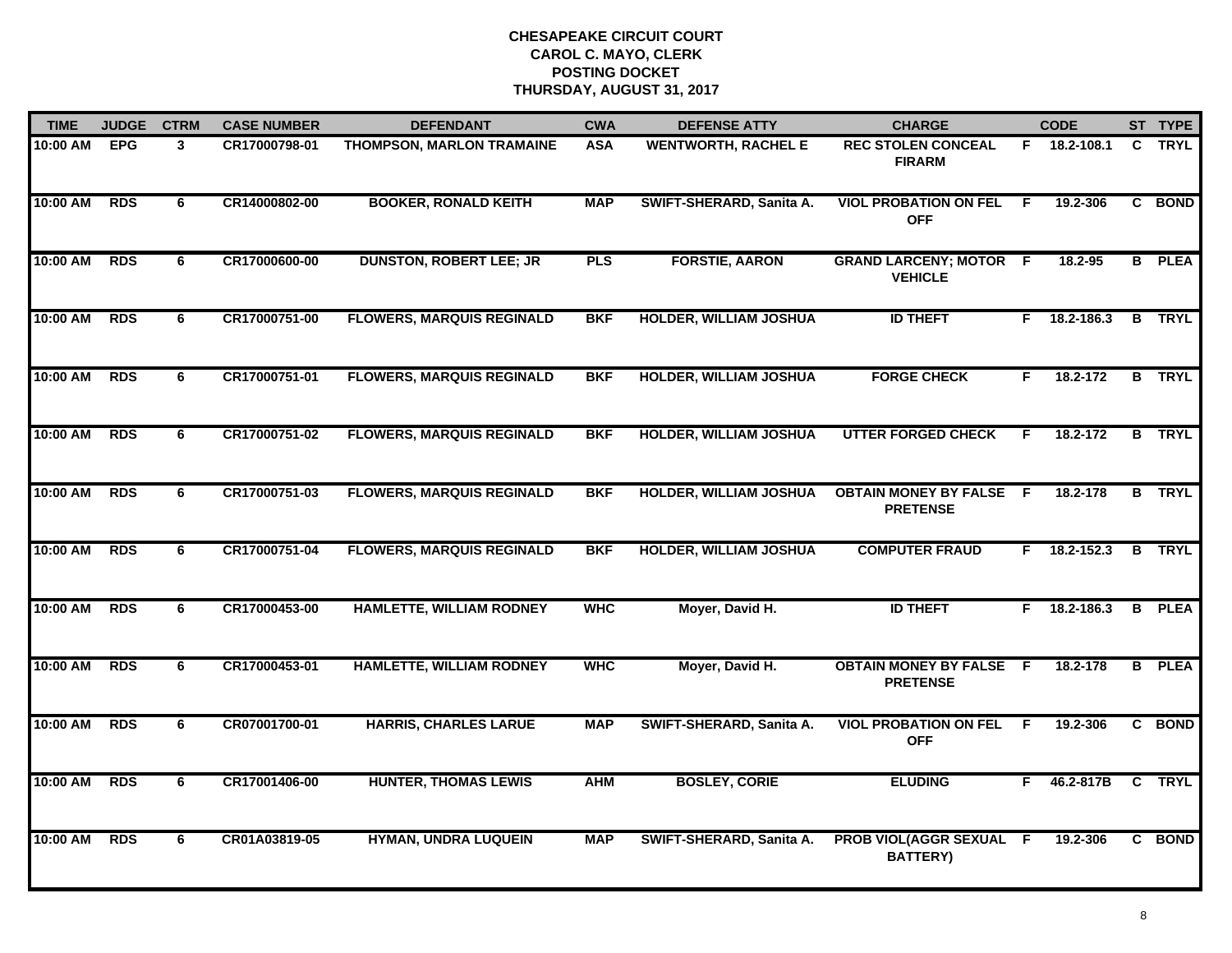| <b>TIME</b> | <b>JUDGE</b> | <b>CTRM</b> | <b>CASE NUMBER</b> | <b>DEFENDANT</b>                   | <b>CWA</b> | <b>DEFENSE ATTY</b>       | <b>CHARGE</b>                                  |              | <b>CODE</b> |                | ST TYPE     |
|-------------|--------------|-------------|--------------------|------------------------------------|------------|---------------------------|------------------------------------------------|--------------|-------------|----------------|-------------|
| 10:00 AM    | <b>RDS</b>   | 6           | CR05A03796-03      | HYMAN, UNDRA LUQUEIN               | <b>MAP</b> | SWIFT-SHERARD, Sanita A.  | <b>PROB VIOL (POSSESS</b><br><b>COCAINE)</b>   | F.           | 19.2-306    |                | C BOND      |
| 10:00 AM    | <b>RDS</b>   | 6           | CR05A03797-03      | <b>HYMAN, UNDRA LUQUEIN</b>        | <b>MAP</b> | SWIFT-SHERARD, Sanita A.  | PROB VIOL (VIOL SEX OFF<br>REG)                | $\mathsf{F}$ | 19.2-306    |                | C BOND      |
| 10:00 AM    | <b>RDS</b>   | 6           | CR16002115-03      | KING, REQUIA BELINDA LAVONE        | <b>BKF</b> | <b>MORRIS, DIALLO K</b>   | <b>PROB VIOL (GRAND</b><br><b>LARCENY)</b>     | F.           | 19.2-306    | C.             | <b>BOND</b> |
| 10:00 AM    | <b>RDS</b>   | 6.          | CR16002115-04      | <b>KING, REQUIA BELINDA LAVONE</b> | <b>BKF</b> | <b>MORRIS, DIALLO K</b>   | <b>PROB VIOL (PETIT</b><br><b>LARCENY)</b>     | M            | 19.2-306    |                | C BOND      |
| 10:00 AM    | <b>RDS</b>   | 6.          | CR16002115-05      | KING, REQUIA BELINDA LAVONE        | <b>BKF</b> | <b>MORRIS, DIALLO K</b>   | <b>PROB VIOL (PETIT</b><br><b>LARCENY)</b>     | М            | 19.2-306    |                | C BOND      |
| 10:00 AM    | <b>RDS</b>   | 6           | CR17001128-00      | <b>MABINE, THOMAS</b>              | <b>DJH</b> | <b>FORSTIE, AARON</b>     | <b>GRAND LARCENY</b>                           | F.           | 18.2-95     | $\overline{B}$ | <b>TRYL</b> |
| 10:00 AM    | <b>RDS</b>   | 6           | CR17000496-00      | <b>PALMER, ANTHONY FRANCIS</b>     | <b>BKF</b> | Ortiz, Kathleen A.        | <b>ATTEMPT; OBTAIN MON</b><br><b>FALSE PRE</b> | F            | 18.2-178    | В              | <b>PLEA</b> |
| 10:00 AM    | <b>RDS</b>   | 6.          | CR17001508-00      | <b>PEEBLES, GERENA G</b>           | <b>WHC</b> | <b>FLANDERS, JOSHUA B</b> | <b>BOND APPEAL</b>                             | $\mathbf{o}$ | 19.2-124    | C.             | <b>BOND</b> |